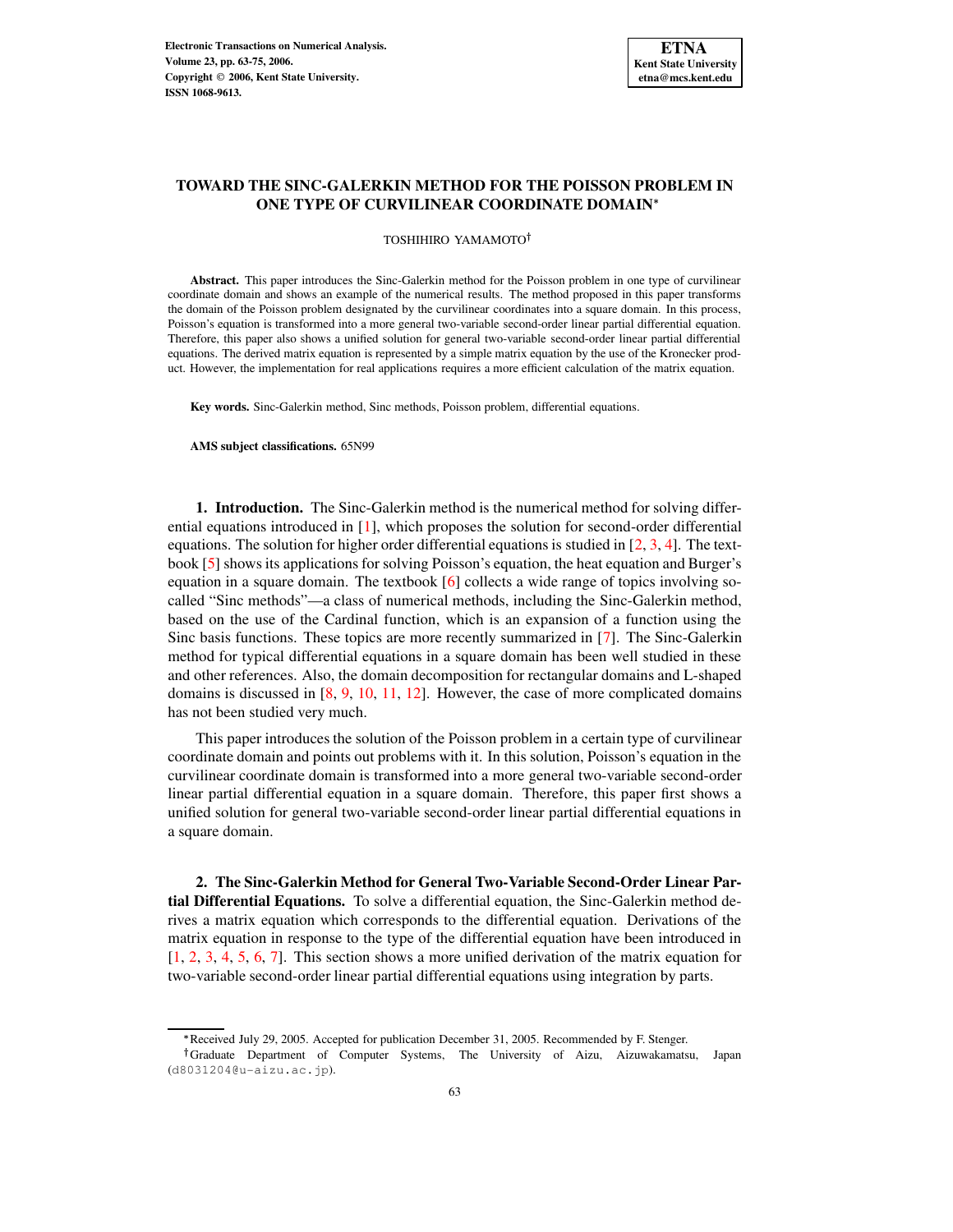## 64 T. YAMAMOTO

Let us consider solving the two-variable second-order linear partial differential equation

<span id="page-1-0"></span>
$$
(2.1) \quad Lu(x,y) \equiv a_1(x) b_1(y) \frac{\partial^2 u(x,y)}{\partial x^2} + a_2(x) b_2(y) \frac{\partial^2 u(x,y)}{\partial x \partial y} + a_3(x) b_3(y) \frac{\partial^2 u(x,y)}{\partial y^2} + a_4(x) b_4(y) \frac{\partial u(x,y)}{\partial x} + a_5(x) b_5(y) \frac{\partial u(x,y)}{\partial y} + a_6(x) b_6(y) u(x,y) = f(x,y),
$$

whose boundary conditions are

$$
u(0, y) = u(1, y) = 0, \quad 0 \le y \le 1,
$$
  

$$
u(x, 0) = u(x, 1) = 0, \quad 0 \le x \le 1.
$$

In the Sinc-Galerkin method, by using the sinc function, which is defined by

$$
\operatorname{sinc}(x) \equiv \begin{cases} \frac{\sin(\pi x)}{\pi x}, & x \neq 0, \\ 1, & x = 0, \end{cases}
$$

the basis functions for approximating a one-variable function are defined by

<span id="page-1-3"></span>
$$
S(k,h)\circ\phi(x)\equiv\text{sinc}\left(\frac{\phi(x)-kh}{h}\right),
$$

and the basis functions for approximating a two-variable function are defined by

$$
S_{kl}(x,y) \equiv \{S(k,h_x) \circ \phi_x(x)\} \{S(l,h_y) \circ \phi_y(y)\}
$$

where  $\phi$ ,  $\phi_x$  and  $\phi_y$  are conformal maps from the domain of the approximated function onto  $(-\infty, \infty)$ , k and l, the subscripts of the basis functions, are integers, and h,  $h_x$  and  $h_y$ , the step sizes for the discretization, are positive real numbers. By using the basis functions for a two-variable function, the approximate solution of  $(2.1)$  is represented by the truncated series

(2.2) 
$$
u_{m_x m_y}(x, y) = \sum_{l=-M_y}^{N_y} \sum_{k=-M_x}^{N_x} u(x_k, y_l) S_{kl}(x, y),
$$

where

<span id="page-1-2"></span>(2.3)  
\n
$$
m_x \equiv M_x + N_x + 1,
$$
\n
$$
m_y \equiv M_y + N_y + 1,
$$
\n
$$
x_k \equiv \phi_x^{-1}(kh_x),
$$
\n
$$
y_l \equiv \phi_n^{-1}(lh_y).
$$

As noticed from the notation, the coefficients of the basis functions correspond to the values of the approximated function at the discrete points. The selection of  $M_x, N_x, M_y, N_y, h_x$  and  $h_y$  for a good approximation is precisely discussed in [\[5,](#page-12-4) [6\]](#page-12-5).

<span id="page-1-1"></span>The values of the approximate solution at the discrete points,  $u_{m_x m_y}(x_k, y_l)$ , are determined by the orthogonal conditions

(2.4) 
$$
(Lu_{m_xm_y}, S_{kl}) = (f, S_{kl}), \qquad \begin{aligned} k &= -M_x, -M_x + 1, \dots, N_x, \\ l &= -M_y, -M_y + 1, \dots, N_y. \end{aligned}
$$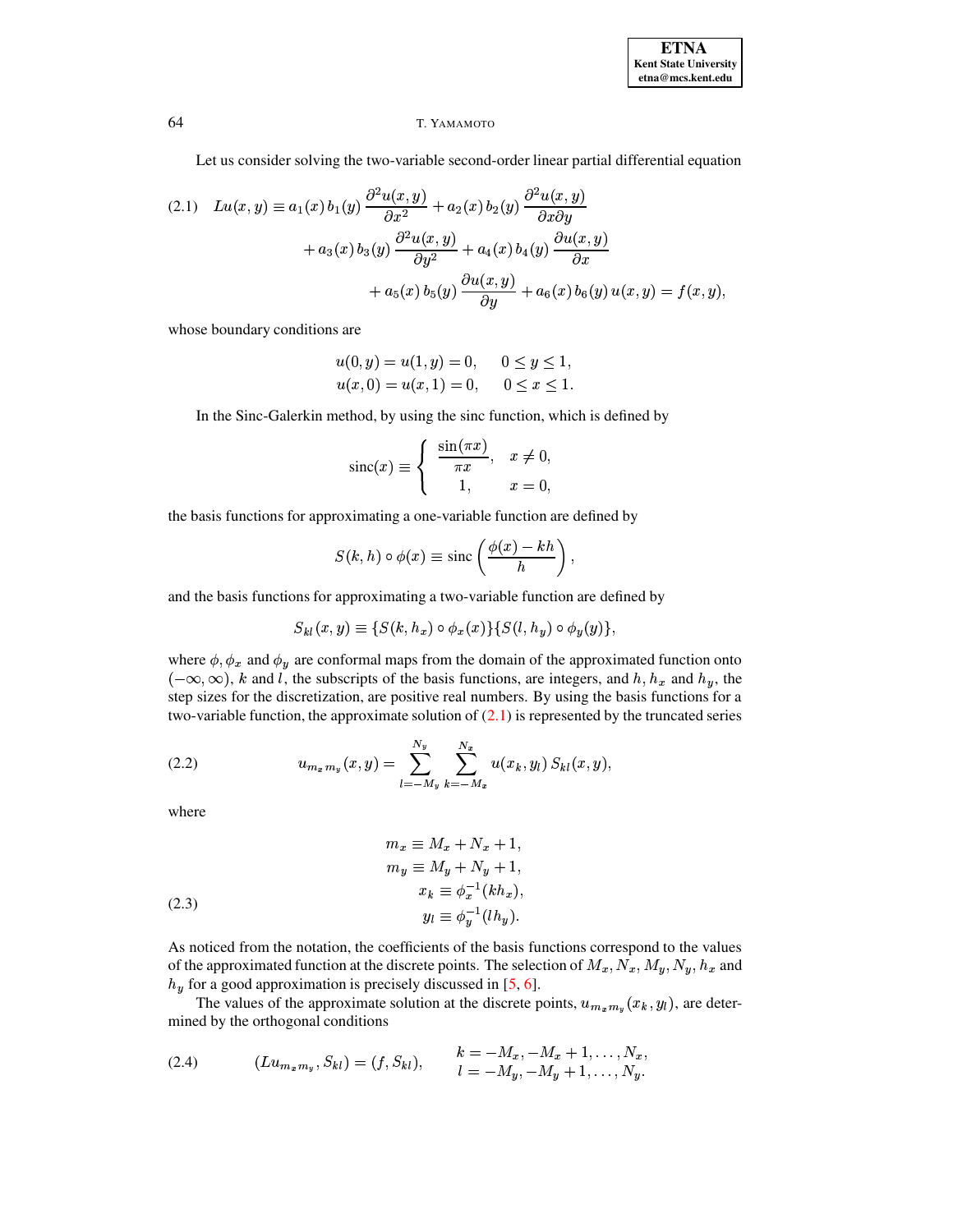<span id="page-2-0"></span>TOWARD THE SINC-GALERKIN METHOD FOR THE POISSON PROBLEM 65

TABLE 2.1  
\nValues of 
$$
s_n
$$
 and  $t_n$ .  
\n
$$
\begin{array}{c|cccc}\nn & 1 & 2 & 3 & 4 & 5 & 6 \\
\hline\ns_n & 2 & 1 & 0 & 1 & 0 & 0 \\
t_n & 0 & 1 & 2 & 0 & 1 & 0\n\end{array}
$$

The inner product is, with its interval adjusted to that of the problem, defined by

(2.5) 
$$
(f,g) = \int_0^1 \int_0^1 f(x,y) g(x,y) v(x) w(y) dx dy,
$$

where  $v$  and  $w$  are weight functions.

<span id="page-2-2"></span>For the differential equation [\(2.1\)](#page-1-0), the left-hand side of the orthogonal conditions [\(2.4\)](#page-1-1) comprises the terms

(2.6) 
$$
\left(a_n(x) b_n(y) \frac{\partial^{s_n+t_n} u_{m_x m_y}(x, y)}{\partial x^{s_n} \partial y^{t_n}}, S_{kl}\right),
$$

where  $s_n$  and  $t_n$  are set to be  $0, 1$  or 2 according to  $n = 1, 2, \ldots, 6$  (Table [2\)](#page-2-0).

From the definition of the inner product  $(2.5)$ , the terms  $(2.6)$  are represented by the integral

$$
\int_0^1 \int_0^1 a_n(x) b_n(y) \frac{\partial^{s_n+t_n} u_{m_x m_y}(x,y)}{\partial x^{s_n} \partial y^{t_n}} \n\{S(k, h_x) \circ \phi_x(x)\} \{S(l, h_y) \circ \phi_y(y)\} \, v(x) \, w(y) \, dxdy,
$$

which can be transformed into

<span id="page-2-3"></span>
$$
(2.7) \quad \int_0^1 \int_0^1 u_{m_x m_y}(x, y) \, (-1)^{s_n} \, \frac{\partial^{s_n}}{\partial x^{s_n}} [a_n(x) \left\{ S(k, h_x) \circ \phi_x(x) \right\} v(x)]
$$

$$
(-1)^{t_n} \, \frac{\partial^{t_n}}{\partial y^{t_n}} [b_n(y) \left\{ S(l, h_y) \circ \phi_y(y) \right\} w(y)] \, dx \, dy,
$$

by using integration by parts multiple times so as to eliminate the derivatives of the approximate solution  $u_{m_x m_y}$ . Note that the boundary terms generated by integration by parts can be assumed to vanish when the weight functions  $v$  and  $w$  are appropriately set because  $u_{m_m m_u}$ ,  $S(k, h_x) \circ \phi_x$  and  $S(l, h_y) \circ \phi_y$  are 0 at the boundaries. To make this assumption hold, appropriate functions are selected to be the weight functions  $v$  and  $w$  so as to make these terms converge. The most important problem is about the derivatives of the Sinc basis functions

$$
\{S(k,h)\circ\phi(x)\}'=S'(k,h)\circ\phi(x)\cdot\phi'(x),
$$

because the map  $\phi$  from the finite domain  $(a, b)$  onto  $(-\infty, \infty)$  is usually set to be

$$
\phi(x)=\log\left(\frac{x-a}{b-x}\right),
$$

and its derivative is

$$
\phi'(x)=\frac{b-a}{(x-a)(b-x)},
$$

<span id="page-2-1"></span>

**ETNA Kent State University etna@mcs.kent.edu**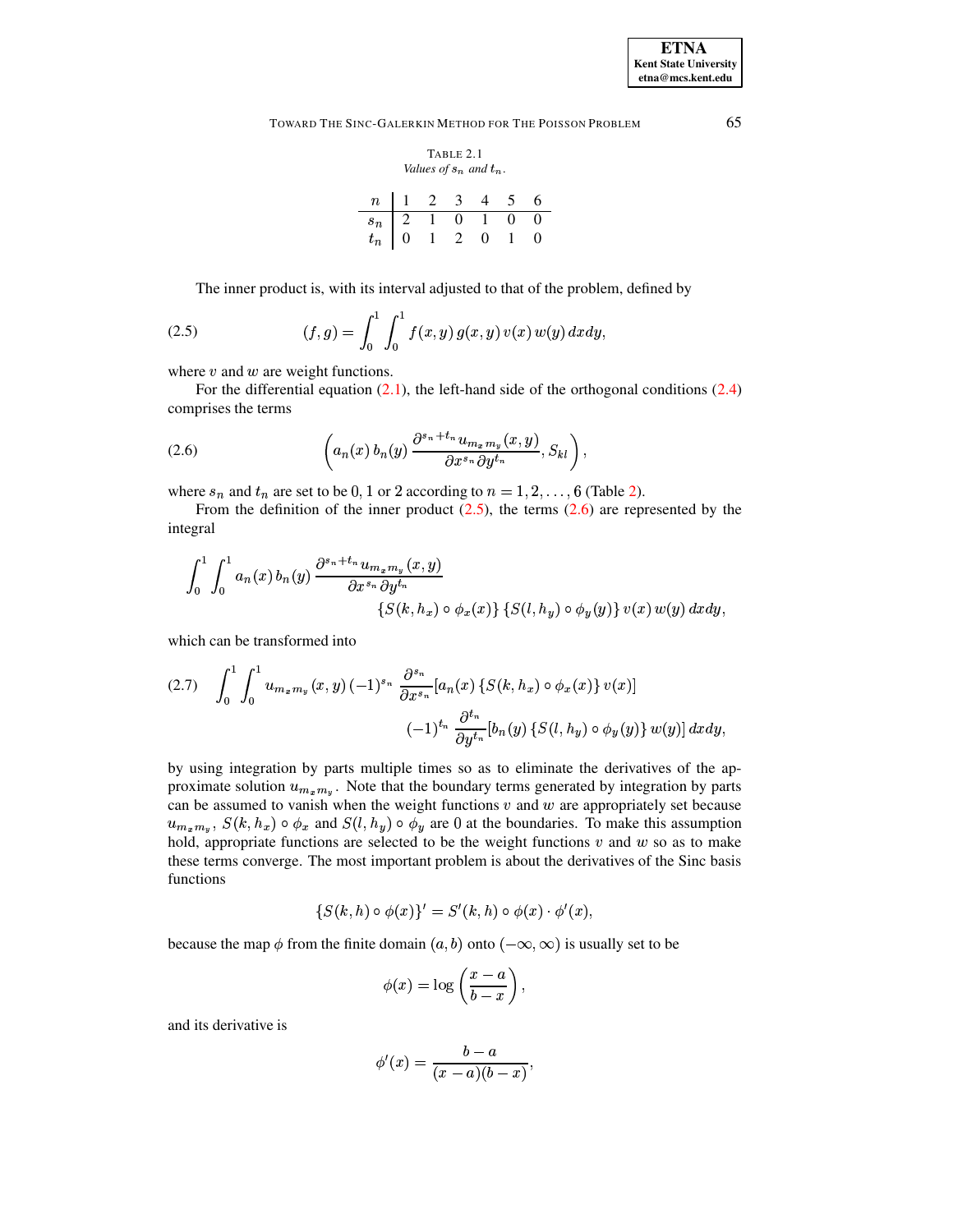### Т. ҮАМАМОТО

which has singularities at the boundaries. It means that the derivatives of the Sinc basis functions have singularities at the boundary. To avoid this problem, it is convenient to set the weight function to be

$$
v(x) = \frac{1}{\phi'(x)},
$$

so that the terms converge.

In the Sinc-Galerkin method, the integrals of the orthogonal conditions (2.4) are approximated by the trapezoidal rule using variable transformations. To compute these integrals by the use of the values of the integrands at the discrete points defined in  $(2.3)$ , the integrals with respect to x from 0 to 1 are transformed into the integrals with respect to  $\xi = \phi_x(x)$  and approximated by

$$
\int_0^1 u(x) \, dx = \int_{-\infty}^\infty u(x) \, \frac{1}{\phi_x'(x)} \, d\xi \approx h_x \sum_{p=-M_x}^{N_x} \frac{u(x_p)}{\phi_x'(x_p)}
$$

Applying the two-variable trapezoidal rule to  $(2.7)$  results in

<span id="page-3-0"></span>
$$
(2.8) \quad h_x h_y \sum_{q=-M_y}^{N_y} \sum_{p=-M_x}^{N_x} u_{m_x m_y}(x_p, y_q)
$$
  

$$
\frac{(-1)^{s_n}}{\phi'_x(x_p)} \frac{\partial^{s_n}}{\partial x^{s_n}} [a_n(x) \{S(k, h_x) \circ \phi_x(x)\} v(x)] \Big|_{x=x_p}
$$
  

$$
\cdot \frac{(-1)^{t_n}}{\phi'_y(y_q)} \frac{\partial^{t_n}}{\partial y^{t_n}} [b_n(y) \{S(l, h_y) \circ \phi_y(y)\} w(y)] \Big|_{y=y_q}.
$$

Here, the Sinc basis functions and their first-order and second-order derivatives have the following properties:

$$
\delta_{kp}^{(0)} \equiv \{ S(k, h) \circ \phi(x) \} \Big|_{x=x_p} = \begin{cases} 1, & k = p, \\ 0, & k \neq p, \end{cases}
$$

$$
\delta_{kp}^{(1)} \equiv h \frac{d}{d\phi} \{ S(k, h) \circ \phi(x) \} \Big|_{x=x_p} = \begin{cases} 0, & k = p, \\ \frac{(-1)^{p-k}}{p-k}, & k \neq p, \\ \frac{-\frac{\pi^2}{3}}{p-k}, & k = p, \\ -\frac{2}{3}, & k = p, \\ \frac{-\frac{2(-1)^{p-k}}{(p-k)^2}, & k \neq p. \end{cases}
$$

Therefore, the differentiation parts of  $x$  of  $(2.8)$  can be represented by

$$
[a_n(x) \{S(k, h_x) \circ \phi_x(x)\} v(x)]\Big|_{x=x_p} = \delta_{kp}^{(0)} a_n(x_p) v(x_p),
$$

$$
\frac{\partial}{\partial x} \left[ a_n(x) \left\{ S(k, h_x) \circ \phi_x(x) \right\} v(x) \right] \Big|_{x=x_p}
$$
\n
$$
= \frac{\delta_{kp}^{(1)}}{h_x} \left[ \phi'_x(x_p) \, a_n(x_p) \, v(x_p) \right] + \delta_{kp}^{(0)} \left[ \frac{\partial}{\partial x} \left\{ a_n(x) \, v(x) \right\} \Big|_{x=x_p} \right],
$$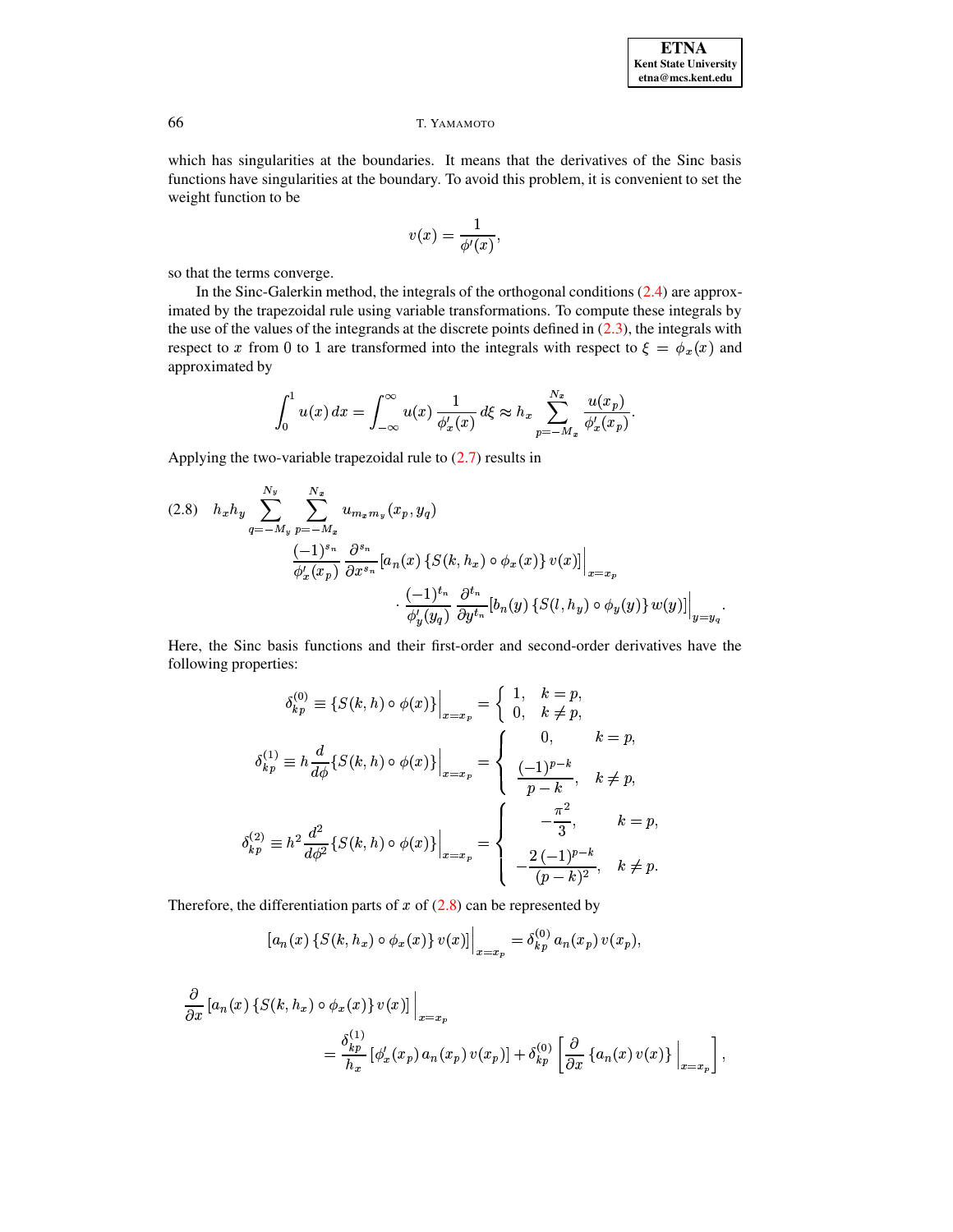$$
\frac{\partial^2}{\partial x^2} [a_n(x) \{ S(k, h_x) \circ \phi_x(x) \} v(x)] \Big|_{x=x_p}
$$
\n
$$
= \frac{\delta_{kp}^{(2)}}{h_x^2} \left[ \{ \phi'_x(x_p) \}^2 a_n(x_p) v(x_p) \right]
$$
\n
$$
+ \frac{\delta_{kp}^{(1)}}{h_x} \left[ \phi''_x(x_p) a_n(x_p) v(x_p) + 2 \phi'_x(x_p) \frac{\partial}{\partial x} \{ a_n(x) v(x) \} \Big|_{x=x_p} \right]
$$
\n
$$
+ \delta_{kp}^{(0)} \left[ \frac{\partial^2}{\partial x^2} \{ a_n(x) v(x) \} \Big|_{x=x_p} \right],
$$

for  $s_n = 0, 1, 2$  respectively. The differentiation parts of y are obtained just by replacing the functions and variable names in the above.

Applying the two-variable trapezoidal rule to the right-hand side of the orthogonal conditions  $(2.4)$  yields

$$
h_x h_y \sum_{q=-M_y}^{N_y} \sum_{p=-M_x}^{N_x} \frac{\delta_{kp}^{(0)} \delta_{lq}^{(0)} f(x_p, y_q) v(x_p) w(y_q)}{\phi_x'(x_p) \phi_y'(y_q)} = h_x h_y \frac{f(x_k, y_l) v(x_k) w(y_l)}{\phi_x'(x_k) \phi_y'(y_l)}
$$

Let us define the symbol

$$
\bm{A}=[a_{ij}]_{ij}
$$

to be the matrix which has  $a_{ij}$ , a value related to i and j, as its  $(i + M + 1)$ ,  $(j + M + 1)$ -th element  $(i, j = -M, -M + 1, ..., N)$ .

<span id="page-4-0"></span>The orthogonal conditions  $(2.4)$  of the problem  $(2.1)$  can be represented by the linear matrix equation

(2.9) 
$$
A_1 U B_1^T + A_2 U B_2^T + \cdots + A_6 U B_6^T = G,
$$

where

$$
U = [u_{m_{x}m_{y}}(x_{p}, y_{q})]_{pq},
$$
  
\n
$$
A_{n} = \left[\frac{(-1)^{s_{n}}}{\phi'_{x}(x_{p})} \frac{\partial^{s_{n}}}{\partial x^{s_{n}}}[a_{n}(x) \{S(k, h_{x}) \circ \phi_{x}(x)\} v(x)]\Big|_{x=x_{p}}\right]_{kp},
$$
  
\n
$$
B_{n} = \left[\frac{(-1)^{t_{n}}}{\phi'_{y}(y_{q})} \frac{\partial^{t_{n}}}{\partial y^{t_{n}}}[b_{n}(y) \{S(l, h_{y}) \circ \phi_{y}(y)\} w(y)]\Big|_{y=y_{q}}\right]_{lq},
$$
  
\n
$$
G = \left[\frac{f(x_{k}, y_{l}) v(x_{k}) w(y_{l})}{\phi'_{x}(x_{k}) \phi'_{y}(y_{l})}\right]_{kl}.
$$

Note that in (2.9) the matrix U is multiplied by  $A_n$ , matrices of x, from the left and multiplied by  $B_n$ , matrices of y, from the right  $(n = 1, 2, \ldots, 6)$ . Therefore, the coefficient functions of the differential equation to be solved must be able to be separated with respect to the variables like  $(2.1)$ .

The linear matrix equation  $(2.9)$  can be transformed into a simple matrix equation by the use of the Kronecker product and vec-function [13]. Let A and B be  $m \times m$  matrices. The Kronecker product of the two matrices  $\vec{A}$  and  $\vec{B}$  is defined by

$$
\boldsymbol{A} \otimes \boldsymbol{B} = \begin{bmatrix} a_{11} \boldsymbol{B} & a_{12} \boldsymbol{B} & \cdots & a_{1m} \boldsymbol{B} \\ a_{21} \boldsymbol{B} & a_{22} \boldsymbol{B} & \cdots & a_{2m} \boldsymbol{B} \\ \vdots & \vdots & & \vdots \\ a_{m1} \boldsymbol{B} & a_{m2} \boldsymbol{B} & \cdots & a_{mm} \boldsymbol{B} \end{bmatrix}
$$

67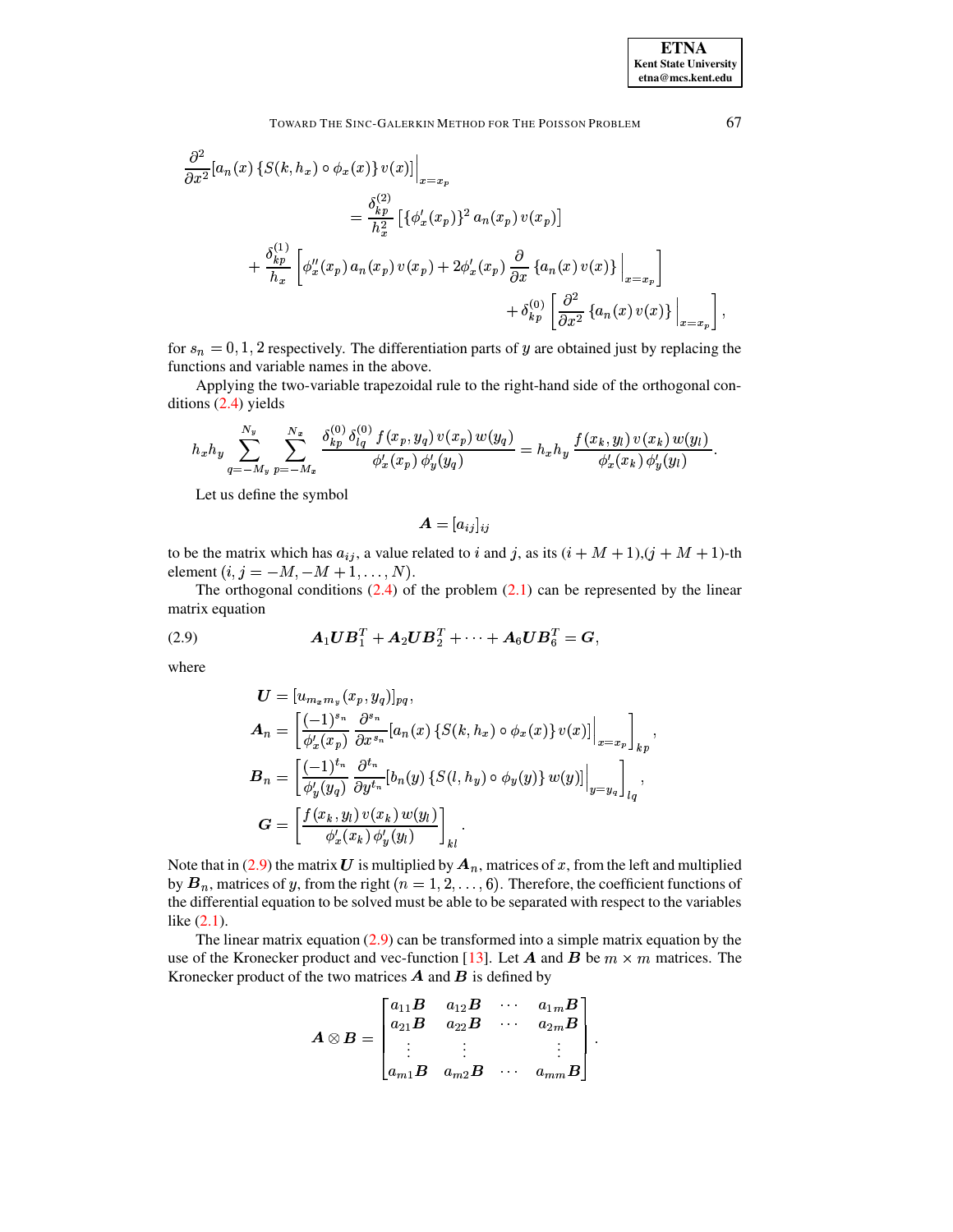#### Т. ҮАМАМОТО

Let  $x_j$   $(j = 1, 2, ..., m)$  be the j-th column vector of the matrix X. The matrix X can be denoted by  $\mathbf{X} = [x_1 \, x_2 \, \cdots \, x_m]$ . The operator vec, concatenating these column vectors, transforms X into the  $m^2$ -element column vector which is defined by

$$
\text{vec}\mathbf{X} = \begin{bmatrix} x_1 \\ x_2 \\ \vdots \\ x_m \end{bmatrix}.
$$

<span id="page-5-0"></span>By using the Kronecker product and vec-function, the linear matrix equation  $(2.9)$  can be transformed into

$$
(2.10) \t C u = g
$$

where

$$
C = \sum_{n=1}^{6} (B_n \otimes A_n),
$$
  

$$
u = \text{vec } U,
$$
  

$$
g = \text{vec } G.
$$

To solve  $(2.10)$ , we can use a solution for simultaneous linear equations. Then, we get approximate values of the solution at the discrete points,  $u_{m_x m_y}(x_k, y_l)$ . If you want to know the values at other points, you can exploit (2.2) as an interpolation formula, using  $u_{m_x m_y}(x_k, y_l)$ as its coefficients since  $u_{m_x m_y}(x_k, y_l) \approx u(x_k, y_l)$ .

When the number of the used bases is rather big, the coefficient matrix of the derived matrix equation  $(2.10)$  becomes immense. Then, the implementation for real applications requires a more efficient matrix calculation of  $(2.9)$ . In the case of Poisson's equation, the derived matrix equation can be transformed into the Sylvester equation. The numerical solution of the Sylvester equation has been well studied  $[14, 15]$  et al. and implemented in the matrix computation package LAPACK  $[16]$ . Also, the textbooks  $[5, 6]$  show a solution of the Sylvester equation using the diagonalization of the coefficient matrices. However, the general solution of the matrix equation  $(2.9)$  has not been studied enough.

3. The Sinc-Galerkin Method for The Poisson Problem in One Type of Curvilinear Coordinate Domain. This section introduces the Sinc-Galerkin method for the Poisson problem in the curvilinear coordinate domain which is proposed in  $[6, 7]$  but has not been discussed in detail for the Sinc-Galerkin method.

<span id="page-5-2"></span>Let us consider solving the two-variable Poisson problem

$$
\Delta u(\xi, \eta) = f(\xi, \eta),
$$

in a domain designated by the curvilinear coordinates in which the range of  $\xi$  is determined by the constants  $a_1$  and  $b_1$ , and the range of  $\eta$  is determined by  $a_2(\xi)$  and  $b_2(\xi)$ , the functions of  $\xi$  (Figure 3.1). For the sake of simplicity, assume  $u(\xi, \eta) = 0$  at the boundary.

<span id="page-5-1"></span>By using the variable transformations

(3.2) 
$$
\begin{cases} \xi = a_1 + (b_1 - a_1)x, \\ \eta = a_2(\xi) + \{b_2(\xi) - a_2(\xi)\} y, \end{cases}
$$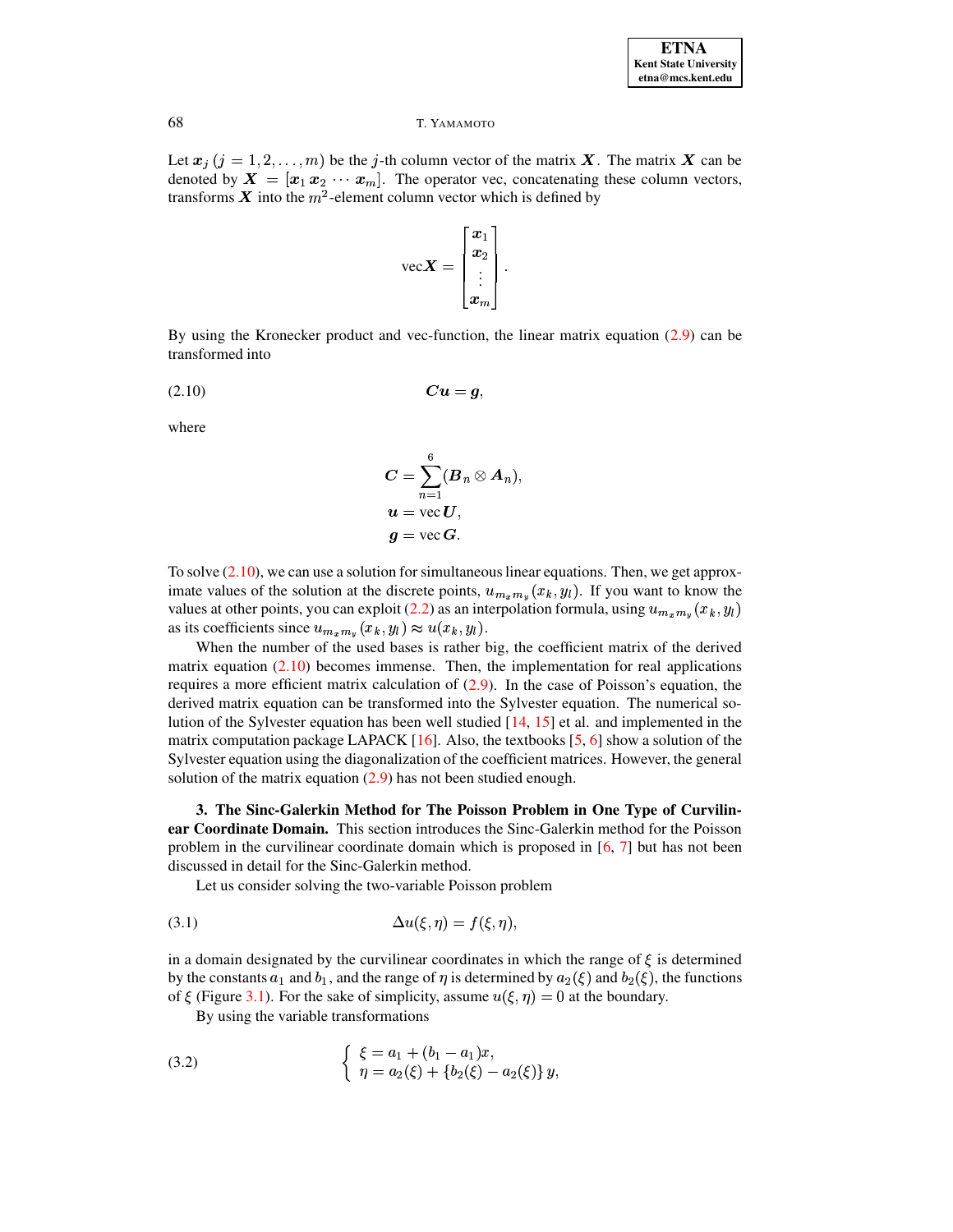TOWARD THE SINC-GALERKIN METHOD FOR THE POISSON PROBLEM



<span id="page-6-0"></span>FIG. 3.1. One type of curvilinear coordinate domain.

the domain designated by  $\xi$  and  $\eta$  is mapped onto the square domain  $(x, y) = (0, 1) \times (0, 1)$ . Also, the derivatives with respect to  $\xi$  and  $\eta$  transform into

<span id="page-6-1"></span>
$$
\left\{\n\begin{aligned}\n\frac{\partial}{\partial \xi} &= \frac{1}{b_1 - a_1} \frac{\partial}{\partial x} - \frac{a_2'(\xi) + \{b_2'(\xi) - a_2'(\xi)\} \, y}{b_2(\xi) - a_2(\xi)} \frac{\partial}{\partial y}, \\
\frac{\partial}{\partial \eta} &= \frac{1}{b_2(\xi) - a_2(\xi)} \frac{\partial}{\partial y}.\n\end{aligned}\n\right.
$$

Therefore, the problem mapped onto the new domain is not of the form of Poisson's equation but a little more complex two-variable second-order linear differential equation, which requires the solution introduced in Section 2. For the sake of simplicity, the range of  $\xi$  is fixed to (0, 1), and the range of  $\eta$  is described by  $(a(\xi), b(\xi))$  in the remainder of this paper. This simplification allows the transformations  $(3.2)$  to be represented by

(3.3) 
$$
\begin{cases} \xi = x, \\ \eta = a(x) + \{b(x) - a(x)\}y \end{cases}
$$

By using the transformations  $(3.3)$ , Poisson's equation  $(3.1)$  is transformed into

$$
(3.4) \frac{\partial^2 \tilde{u}(x,y)}{\partial x^2} + C_1(x,y) \frac{\partial^2 \tilde{u}(x,y)}{\partial x \partial y} + C_2(x,y) \frac{\partial^2 \tilde{u}(x,y)}{\partial y^2} + C_3(x,y) \frac{\partial \tilde{u}(x,y)}{\partial y} = \tilde{f}(x,y),
$$

where

<span id="page-6-2"></span>
$$
u(\xi, \eta) = \tilde{u}(x, y),
$$
  
\n
$$
f(\xi, \eta) = \tilde{f}(x, y),
$$
  
\n
$$
C_1(x, y) = -2 \cdot \frac{a'(x) + \{b'(x) - a'(x)\} y}{b(x) - a(x)},
$$
  
\n
$$
C_2(x, y) = \frac{[a'(x) + \{b'(x) - a'(x)\} y]^2 + 1}{\{b(x) - a(x)\}^2},
$$

$$
C_3(x,y) = \frac{a'(x)\{b'(x) - a'(x)\} + \{b'(x) - a'(x)\}^2 y}{\{b(x) - a(x)\}^2} - \frac{\partial}{\partial x} \left(\frac{a'(x) + \{b'(x) - a'(x)\}y}{b(x) - a(x)}\right).
$$

69

**ETNA Kent State University**  $etna@mcs. kent.edu$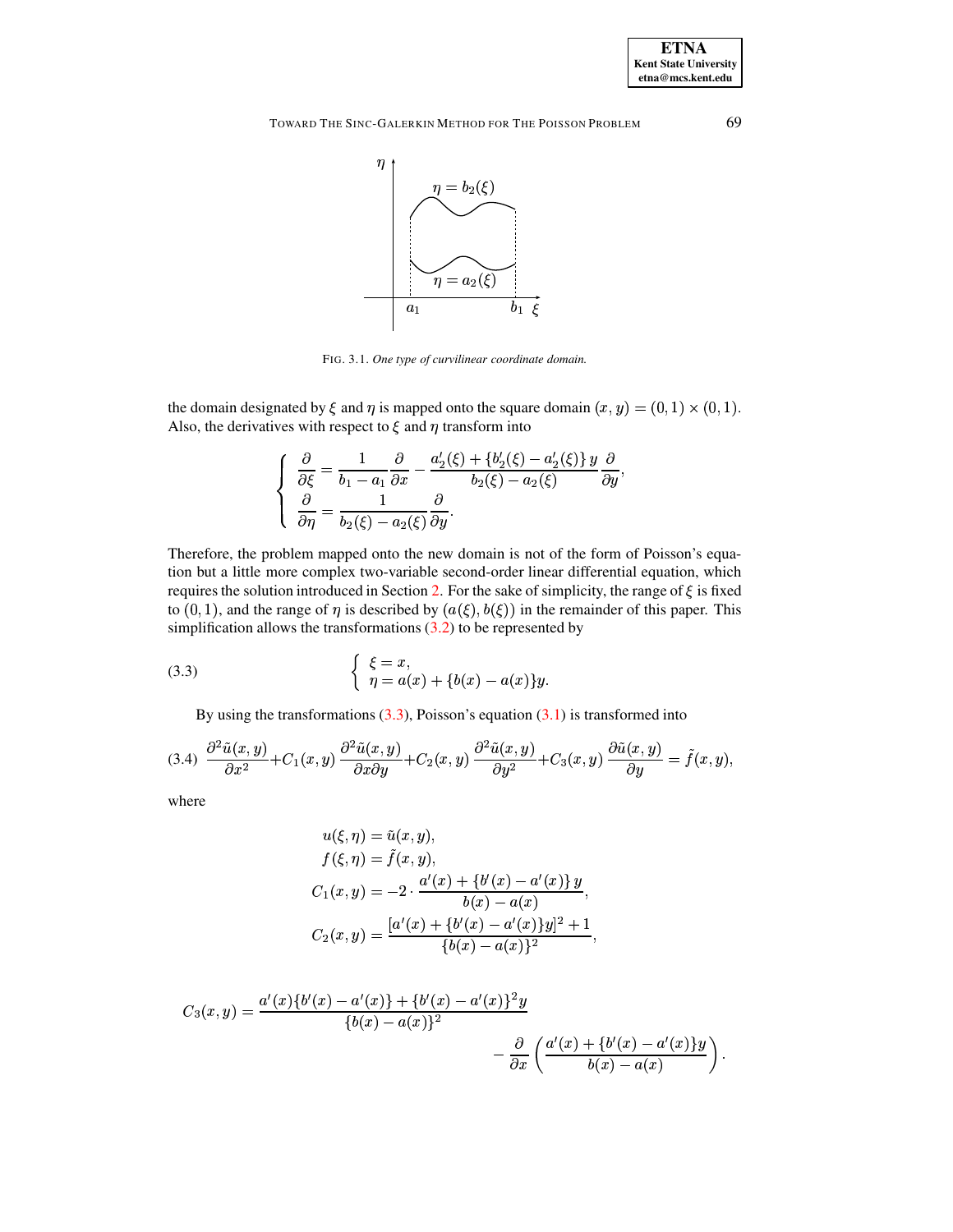### Т. ҮАМАМОТО

The solution of general two-variable second-order linear differential equations in Section 2 is applied to this transformed equation. However, since the coefficient function of each term must be separated with respect to the variables  $x$  and  $y$ , by expanding the coefficient functions,  $(3.4)$  is transformed into

<span id="page-7-0"></span>
$$
(3.5) \quad \frac{\partial^2 \tilde{u}(x,y)}{\partial x^2} + \{C_{1\alpha}(x) + C_{1\beta}(x) \cdot y\} \frac{\partial^2 \tilde{u}(x,y)}{\partial x \partial y} \n+ \{C_{2\alpha}(x) + C_{2\beta}(x) \cdot y + C_{2\gamma}(x) \cdot y^2\} \frac{\partial^2 \tilde{u}(x,y)}{\partial y^2} \n+ \{C_{3\alpha}(x) + C_{3\beta}(x) \cdot y\} \frac{\partial \tilde{u}(x,y)}{\partial y} = \tilde{f}(x,y),
$$

where

$$
C_{1\alpha}(x) = \frac{-2a'(x)}{b(x) - a(x)},
$$
  
\n
$$
C_{1\beta}(x) = \frac{-2\{b'(x) - a'(x)\}}{b(x) - a(x)},
$$
  
\n
$$
C_{2\alpha}(x) = \frac{\{a'(x)\}^2 + 1}{\{b(x) - a(x)\}^2},
$$
  
\n
$$
C_{2\beta}(x) = \frac{2a'(x)\{b'(x) - a'(x)\}}{\{b(x) - a(x)\}^2},
$$
  
\n
$$
C_{2\gamma}(x) = \frac{\{b'(x) - a'(x)\}^2}{\{b(x) - a(x)\}^2},
$$
  
\n
$$
C_{3\alpha}(x) = \frac{a'(x)\{b'(x) - a'(x)\}}{\{b(x) - a(x)\}^2} - \frac{\partial}{\partial x}\left(\frac{a'(x)}{b(x) - a(x)}\right),
$$
  
\n
$$
C_{3\beta}(x) = \frac{\{b'(x) - a'(x)\}^2}{\{b(x) - a(x)\}^2} - \frac{\partial}{\partial x}\left(\frac{b'(x) - a'(x)}{b(x) - a(x)}\right).
$$

Notice that the coefficient function of each term is represented as a product of two parts of  $x$ and y. The transformed equation is treated as an eight-term differential equation. Therefore, the derived matrix equation becomes like

$$
\boldsymbol{A}_1 \boldsymbol{U} \boldsymbol{B}_1^T + \boldsymbol{A}_2 \boldsymbol{U} \boldsymbol{B}_2^T + \cdots + \boldsymbol{A}_8 \boldsymbol{U} \boldsymbol{B}_8^T = \boldsymbol{G},
$$

where the *n*-th term in the equation above corresponds to the *n*-th term in  $(3.5)$ .

Note that the coefficient matrices which depend on the functions a and b are only  $A_2, A_3, \ldots$  $A_8$  and that  $B_4$ ,  $B_7$  and  $B_8$  are identical to  $A_1$ ,  $B_2$  and  $B_3$  respectively.

This paper shows only the case of the type of curvilinear coordinate domain described above, but the procedure in this section can be applied to other types of coordinate domains if the coefficient functions of the transformed equation can be separated with respect to the variables.

4. Numerical Experiment. This section shows an example of the numerical results for the Poisson problem  $(3.1)$  in a curvilinear coordinate domain solved by a C language program.

The functions  $a(x)$  and  $b(x)$  were set to be

$$
a(x) = 40x(x - 1/4)(x - 3/4)(x - 1) - 1,
$$
  

$$
b(x) = -\frac{2}{3}\sqrt{1 - (x - 1)^2} + \frac{7}{6}.
$$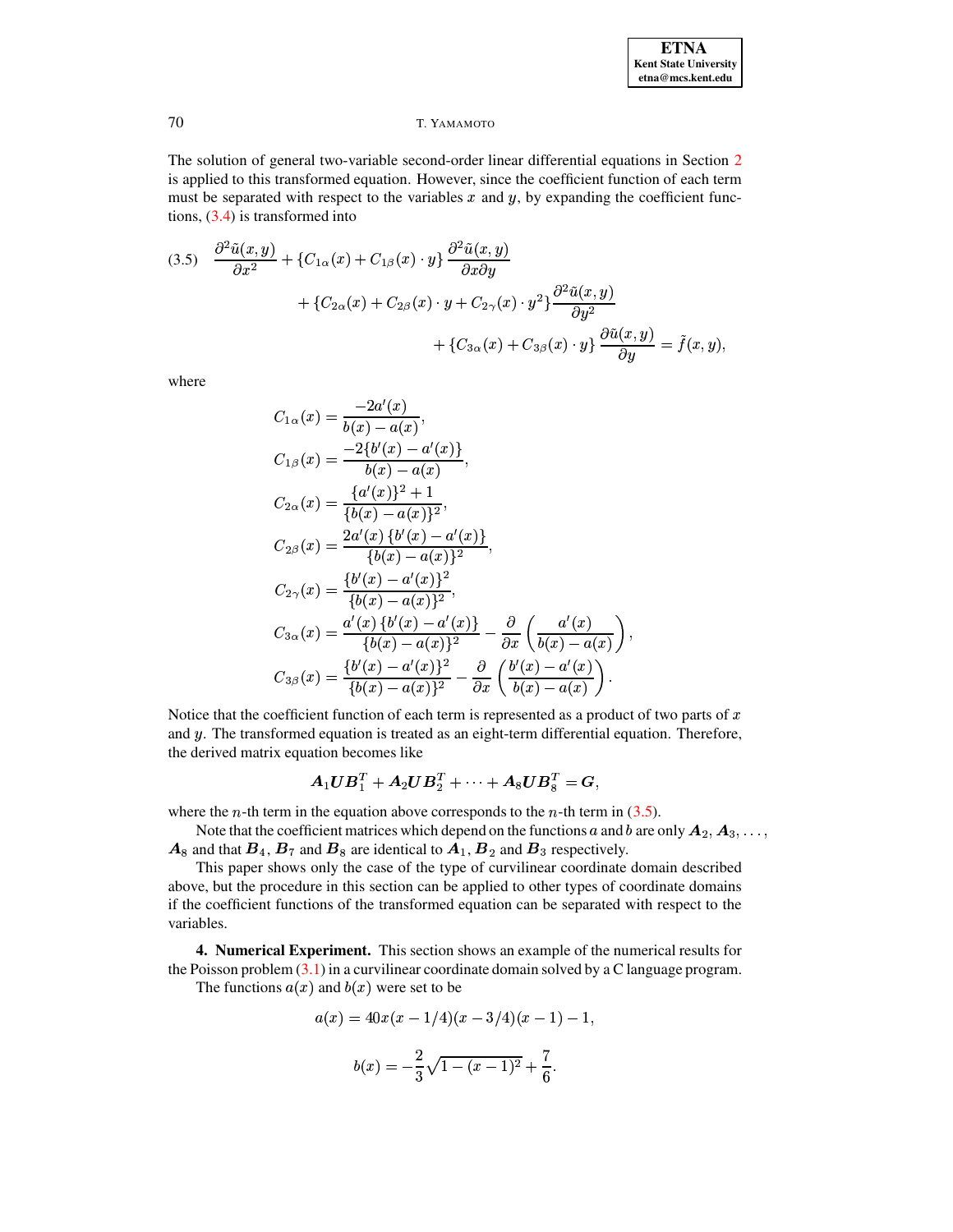TOWARD THE SINC-GALERKIN METHOD FOR THE POISSON PROBLEM



FIG. 4.1. The domain of the example.

<span id="page-8-1"></span><span id="page-8-0"></span>TARLE  $41$ Maximum errors of Sinc-Galerkin solution.

| $M_{\tau}$ | Max Error              |
|------------|------------------------|
|            | $7.259 \times 10^{-2}$ |
| 5          | $1.063 \times 10^{-2}$ |
| 10         | $2.579\times10^{-3}$   |
| 20         | $2.971 \times 10^{-4}$ |

The shape of the domain is shown in Figure 4.1.

A certain function whose value is 0 at the boundary was chosen as the solution  $u(\xi, \eta)$ in advance, and the nonhomogeneous term  $f(\xi, \eta)$  was obtained by calculating  $\Delta u(\xi, \eta)$ . In this example, we selected

$$
{40x(x-1/4)(x-3/4)(x-1)-1-y}{y+2/3\sqrt{1-(x-1)^2}-7/6}x(1-x)
$$

as the solution. The numbers of the basis functions were set to be  $M_x = M_y = N_x = N_y$ 20 and the step sizes  $h_x$  and  $h_y$  were set to be different values,  $h_x = h_y = h$ . Figures 4.2–4.7 show the shapes of the approximate solution obtained by the procedure introduced in this paper with different step sizes  $h$ . Table 4.1 shows the maximum errors at the discrete points  $(x_k, y_l)$  in the cases  $M_x = 2, 5, 10, 20$  with  $h = \sqrt{\pi/M_x}$ , which gives the best result for the above selected h's.

Since the solutions of Poisson's equation in non-smooth boundary domains have singularities at the angular points [6, 17, 18], a bad selection of the step sizes  $h_x$  and  $h_y$  sometimes results in a fatal error. The step size smaller than the optimal value makes the discrete points get closer to the center of the domain, while the step size larger than the optimal value makes the discrete points get closer to the boundaries [6]. Therefore, a large step size gives rise to the occurrence of corner singularities and drastically decreases the accuracy. Figures 4.6 and 4.7 show the shapes which have corner singularities.

**5. Conclusion.** This paper introduced the Sinc-Galerkin method for the Poisson problem in one type of curvilinear coordinate domain. In this procedure, the derived matrix equation can be represented by the simple matrix equation  $(2.10)$ , but the coefficient matrix of  $(2.10)$  becomes immense when the number of the bases used is rather big. Therefore, the implementation for real applications requires a more efficient matrix calculation of  $(2.9)$ .

This paper shows only the case of one type of curvilinear coordinate domain, but the procedure in this paper can be applied to other types of coordinate domains if the coefficient functions of the transformed equation can be separated with respect to the variables.

71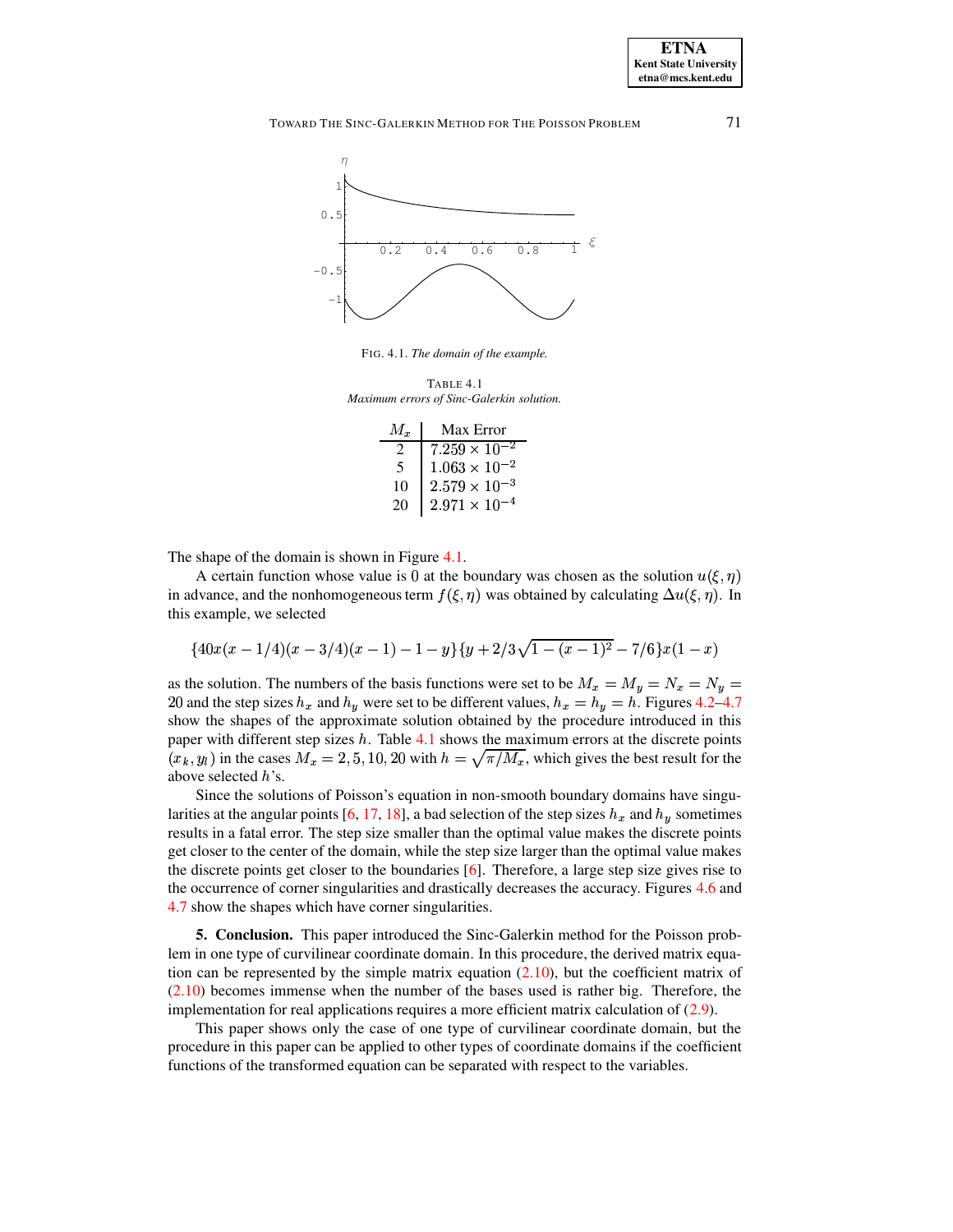



<span id="page-9-0"></span>FIG. 4.2. Sinc-Galerkin solution of the example with  $M_x = 20$  and  $h = 1/\sqrt{M_x}$ .<br>Max Error=1.056  $\times 10^{-2}$ 



FIG. 4.3. Sinc-Galerkin solution of the example with  $M_x = 20$  and  $h = 1.5/\sqrt{M_x}$ .<br>Max Error= $1.049 \times 10^{-3}$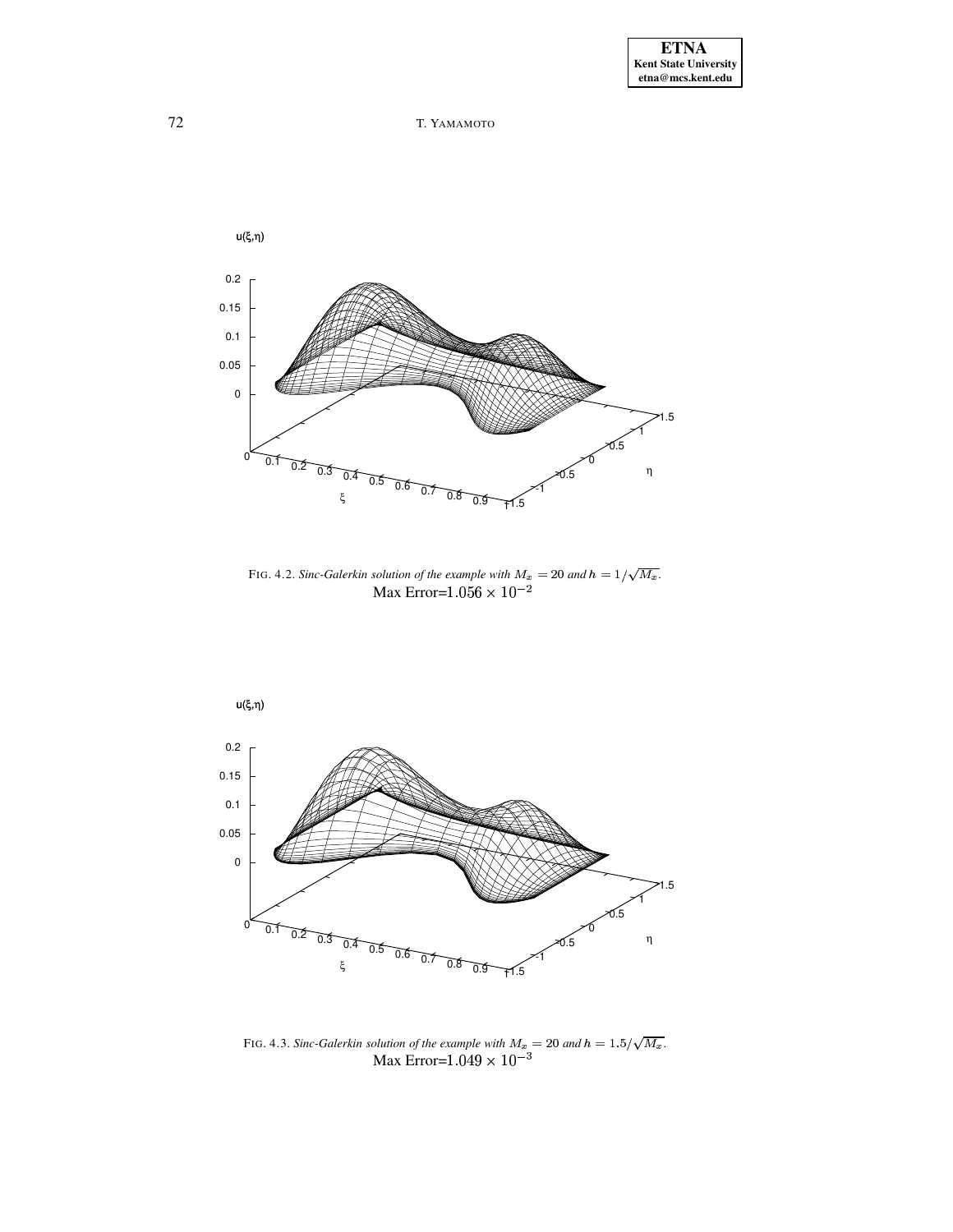

FIG. 4.4. *Sinc-Galerkin solution of the example with*  $M_x = 20$  and  $h = \sqrt{\pi/M_x}$ . *colution of the example with*  $M_x = 20$  *and i*<br>Max Error=2.971  $\times 10^{-4}$ 



FIG. 4.5. *Sinc-Galerkin solution of the example with*  $M_x = 20$  and  $h = 2/\sqrt{M_x}$ . solution of the example with  $M_x = 20$  and .<br>Max Error=5.897  $\times$   $10^{-4}$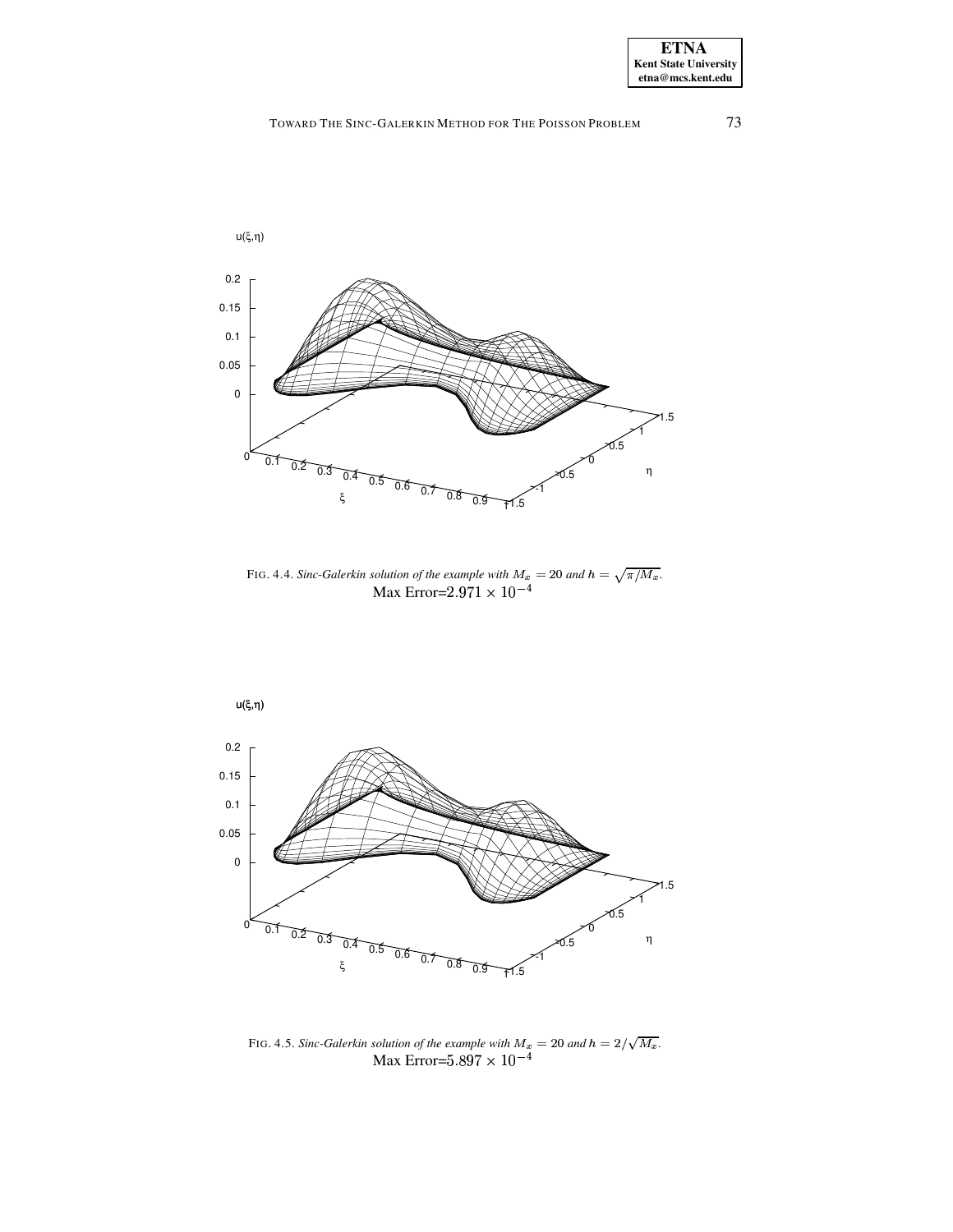# 74 T. YAMAMOTO



<span id="page-11-1"></span>FIG. 4.6. *Sinc-Galerkin solution of the example with*  $M_x = 20$  *and*  $h = \pi/\sqrt{M_x}$ .<br>Max Error=1.149  $\times 10^3$ 



<span id="page-11-0"></span>FIG. 4.7. *Sinc-Galerkin solution of the example with*  $M_x = 20$  *and*  $h = 4/\sqrt{M_x}$ .<br>Max Error= $2.969 \times 10^7$